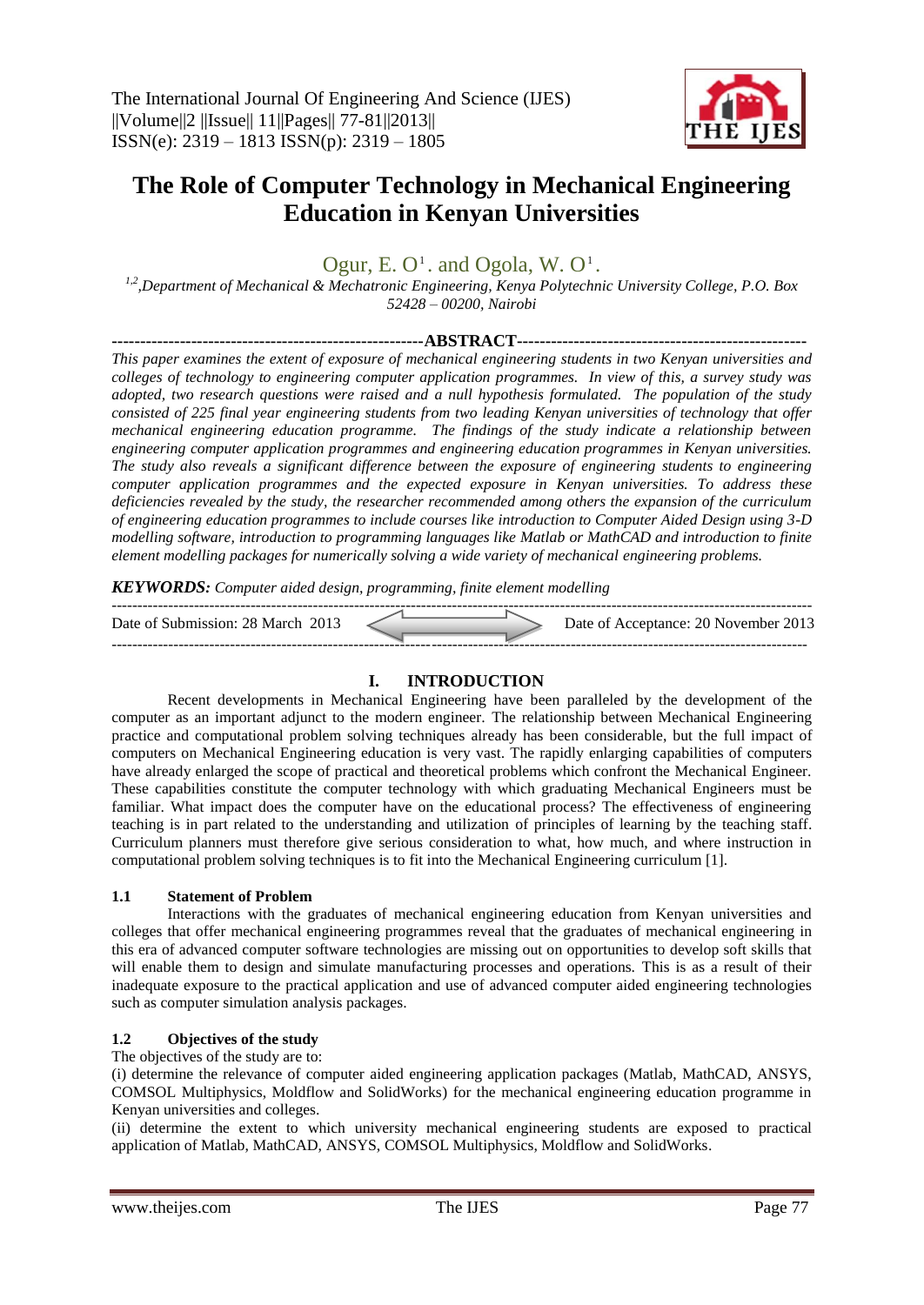## **1.3 Research Questions**

Based on the above stated specific objectives of the study, the following research questions were raised:-

(i) How relevant are computer application packages such as Matlab, MathCAD, ANSYS, COMSOL Multiphysics, Moldflow and SolidWorks to mechanical engineering students in Kenyan universities and colleges.

(ii) To what extent are the engineering students in Kenyan universities exposed to Matlab, MathCAD, ANSYS, COMSOL Multiphysics, Moldflow and SolidWorks?

### **Null Hypothesis:**

 There is no significant relationship between mechanical engineering education programme in Kenyan universities/ colleges and computer aided engineering problem solving techniques.

## **1.4 Significance of the Study**

The findings of this study would be significant to curriculum designers to expand the curriculum of mechanical engineering education programme in Kenyan universities and colleges to include the study of computer aided engineering packages and other related simulation analysis software that are relevant to mechanical engineering students. The mechanical engineering students too would be adequately exposed to the practical applications of advanced engineering software for numerically solving a wide variety of mechanical engineering problems It is understood that this early exposure to computers affords the student a structure for building their own perception and gaining useful experience in determining those areas in which computers may have immediate application [2].

## **II. RESEARCH METHODOLOGY**

The study was conducted using the following research methods:

#### **2.1 Research Design.**

The survey research design was adapted for this study since the study required the use of a questionnaire to collect data from the sampled population.

#### **2.1.1 Population for the Study**

The population for the study was 225. This consisted of 225 final year engineering students from the department of Mechanical engineering. The choice of final year engineering students was based on the researcher's assumption that the graduating students were expected to have adequate exposure to computer aided engineering problem solving techniques.

#### **2.1.2 Sample Size and Sampling Procedure**

The sample size of the respondents for questionnaire distribution is computed using the formula as follows [3]:

Where:

\n
$$
n = \frac{N}{1 + N(e)^{2}}
$$
\nWhere:

\n
$$
N = \text{Study population}
$$
\n
$$
n = \text{Marginal error}
$$
\nNow, computing the sample size at 95% confidence level (i.e. e = 0.05), we have:

\n
$$
n = \frac{225}{1 + 225(0.05^{2})}
$$

$$
n=144
$$

Therefore, 144 questionnaires were administered.

## **III. RESULTS AND DISCUSSIONS**

The number of the questionnaires completed and returned by our respondents totalled 144, which represents 100% of the total number of questionnaires administered. The questions and responses on them are presented in the table 1 below: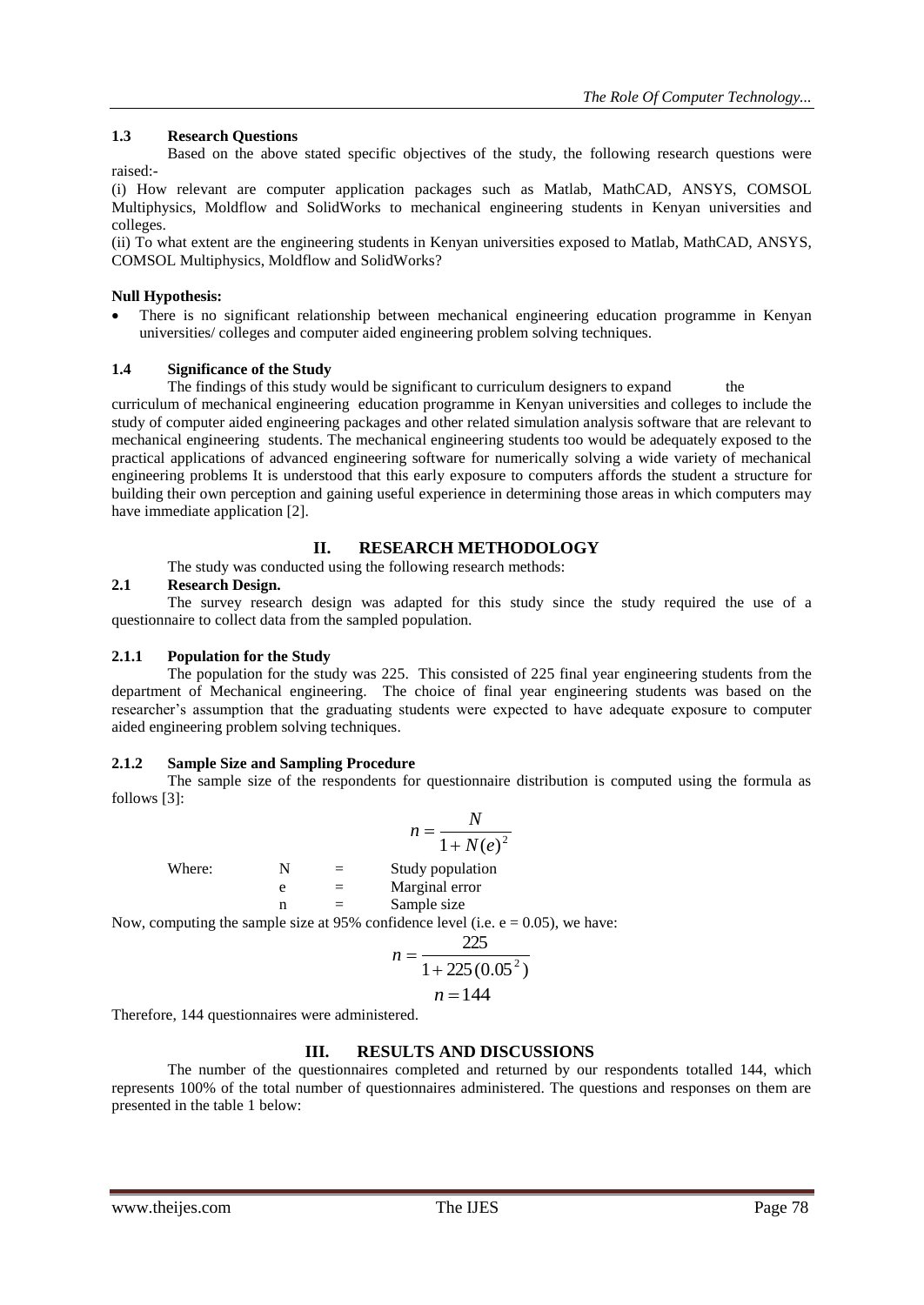|                                                                                                                                                                     | Responses   |       |                |                |                 |          |
|---------------------------------------------------------------------------------------------------------------------------------------------------------------------|-------------|-------|----------------|----------------|-----------------|----------|
|                                                                                                                                                                     | Strongly    | Agree | Undecid<br>ed  | Disagree       | Strongl<br>y    | al       |
| Questions                                                                                                                                                           | Agree $(5)$ | (4)   | (3)            | (2)            | Disagre<br>e(1) |          |
| Q1. How relevant are computer programming<br>and engineering computational methods?                                                                                 | 132         | 12    |                |                |                 | 144      |
| Q2. How irrelevant are computer programming<br>and engineering computational methods?                                                                               | 21          | 3     | 18             | 72             | 30              | 144      |
| Q3.<br>Are<br>computer<br>programming<br>and<br>engineering computational methods relevant<br>teaching of mechanical engineering<br>for<br>education in university? | 123         | 18    |                |                | 3               | 144      |
| Q4.<br>Are<br>programming<br>computer<br>and<br>engineering computational methods taught in<br>your university/college?                                             | 27          | 108   | 9              |                |                 | 144      |
| Are MathCAD, Matlab, AutoCAD,<br>Q5.<br>ANSYS, COMSOL Multiphysics taught in<br>your university?                                                                    | 18          | 117   | $\overline{3}$ | $\overline{3}$ | 3               | 144      |
| Q6. Are Finite Element Modelling<br>and<br>Computational Fluid Dynamics courses taught<br>in your university?                                                       | 6           | 12    | 27             | 84             | 15              | 144      |
| Q7. Do you have access to computers for<br>practical training in your university/college?                                                                           | 15          | 117   | 9              | $\overline{3}$ |                 | 144      |
| O8. Have at least 3 credit hours been allocated<br>your university/college for computer<br>in<br>programming and engineering computational<br>methods?              | 21          | 111   | 12             |                |                 | 144      |
| Q9. Do you possess the ability to use<br>computers to solve engineering problems?                                                                                   | 24          | 54    | 63             | 3              |                 | 144      |
| Total                                                                                                                                                               | 387         | 552   | 141            | 165            | 51              | 129<br>6 |

After testing the hypothesis using Chi-Square  $(\chi^2)$ , the value obtained for the calculated value of  $\chi_{Calc}^{2}$  is 1632.0742, while the critical value at 5% significance level and a degree of freedom of 32 gives the value of  $\chi_{0.95}^2$  as 46.2. Since the calculated value of  $\chi_{Calc}^2$  is greater than the critical value of  $\chi_{0.95}^2$ , the study therefore rejects the null hypothesis that there is no significant relationship between mechanical engineering education programme in Kenyan universities/ colleges and computer aided engineering problem solving techniques.

## **IV. RESEARCH QUESTION ONE**

How relevant are the computer application packages like Matlab, MathCAD, ANSYS, COMSOL<br>
ysics, Moldflow and SolidWorks to mechanical engineering students in Kenvan Multiphysics, Moldflow and SolidWorks to mechanical engineering students in Kenyan universities?Questionnaire item 1 dealt with the relevance of computer programming and engineering computational methods in mechanical engineering education programme in Kenyan universities. On the whole, 144 respondents, representing 100% of the total respondents to item 1, affirmed that computer programming and engineering computational methods are very relevant. Questionnaire item 2 sought to find whether computer programming and engineering computational methods are not relevant to mechanical engineering education programme in Kenyan universities. Total agree for questionnaire item 2 representing 16.67% against total disagree representing 70.83%. The undecided represented 12.5%. Questionnaire item 3 sought to know whether computer programming and engineering computational methods relevant for teaching of mechanical engineering education in university. Total agree representing 97.92%, against total disagree, representing 2.08%. This implies that computer programming and engineering computational methods are relevant to mechanical engineering education.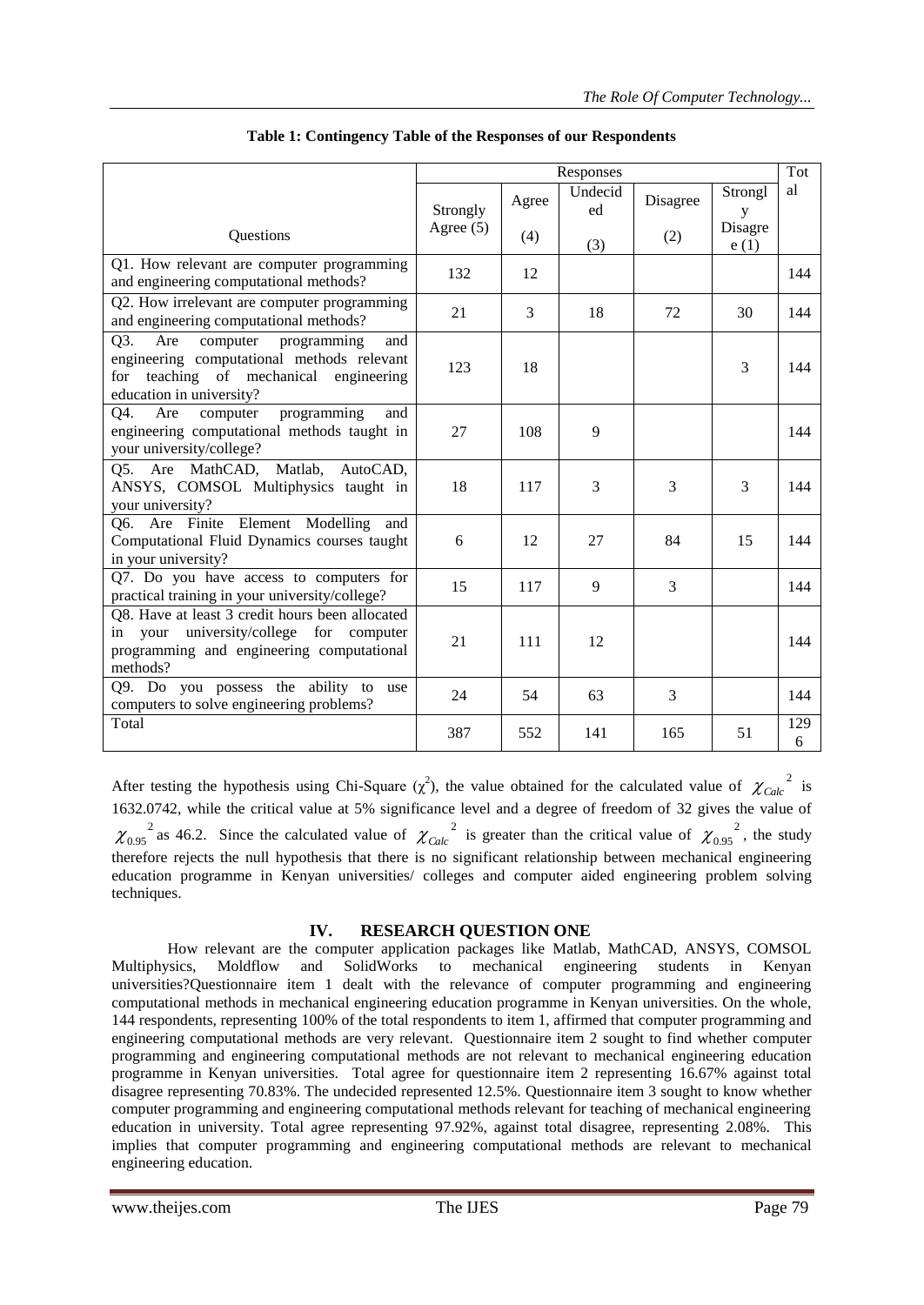Questionnaire item 4 sought to know whether computer programming and engineering computational methods are taught in the university/college. Total agree stood at 135, representing 93.75%, against 9 for the undecided representing 6.75%. This implies that computer programming and engineering computational methods is relevant to mechanical engineering education.

#### **V. RESEARCH QUESTION TWO**

To what extent are the engineering students in Kenyan universities exposed to Matlab, MathCAD, ANSYS, COMSOL Multiphysics, Moldflow and SolidWorks? Questionnaire item 5 sought to know whether MathCAD, Matlab, AutoCAD, ANSYS, COMSOL Multiphysics taught in the university/college. On the whole, total agree scored 135, representing 93.75%, while total disagree scored 6 representing 4.17%. The undecided represented 2.08%. This implies that the majority of mechanical engineering students in Kenyan universities know about advanced computational software. It is observed in this item that knowing about the programs' existence does not mean that the students use these programs for their education and development [4].Questionnaire item 6 stated that "are Finite Element Modelling and Computational Fluid Dynamics courses taught in your university". On the whole, total agree scored 18, representing 12.5%, while total disagree scored 99, representing 68.75% with the undecided representing 18.75%. This implies that mechanical engineering students in Kenyan universities are not taught Finite Element Modelling and Computational Fluid Dynamics.

Questionnaire item 7 dealt with the issue of students having access to computers for practical training in the university/college. On the whole, total agree scored 132, representing 91.67%, while total disagree scored 9, representing 6.75% with the undecided representing 2.08%. Questionnaire item 8 was on whether students had at least 3 credit hours allocated in the university/college for computer programming and engineering computational methods. The total score for agree stood at 132, representing 91.67%, while the total score for disagree stood at 8.83%. This implies that most of the mechanical engineering students have access to the computers in the department for practical work.Questionnaire item 9 sought to find out whether students possessed the ability to use computers to solve engineering problems. The total sore for agree stood at 78, representing 54.17%, while the total score for disagree was 3, representing 2.08%. The undecided made up 43.75% of the total. This implies that there are almost as many student with knowledge of computational problem solving skills as are those who do not have the knowledge. More effort is required in this regard.

#### **VI. CONCLUSIONS AND RECOMMENDATIONS**

Based on the findings of this study, the following conclusions are drawn:

- Computer aided engineering software application packages like Matlab, MathCAD, ANSYS, COMSOL Multiphysics, Moldflow and SolidWorks are relevant to mechanical engineering education programme in Kenyan universities and colleges
- There was significant difference between the exposure and application of mechanical engineering students to computer aided engineering software application packages and the expected exposure of mechanical engineering students in Kenyan universities. 68.75% of the students were not adequately exposed to the

practical application of computer application packages such as Matlab, MathCAD, ANSYS, COMSOL Multiphysics, Moldflow and SolidWorks®. The consequence of this is that the university mechanical engineering graduates do not possess the ability to use computers to solve engineering problems.

To address the problem of non-exposure of mechanical engineering students to computer aided engineering software and application packages, it is recommended that the Curriculum Experts should expand the curriculum of mechanical engineering education programme in Kenyan universities and colleges to include the following suggested courses:-

#### **Introduction to Finite Element Modelling using CAE software**

Students should be introduced to the fundamentals of finite element modelling using software like ANSYS and SolidWorks®. This will enable them gain a working knowledge of computer modelling, design and problem solving of complex challenges which are beyond the analytical theories taught. Two lecture hours per week and two hours of laboratory per week is suggested for this course.

#### **Introduction to 3-D Computer Aided Design using SolidWorks®.**

Students should be introduced to 3–D computer aided design to allow students to develop soft skills that will enable them to design parts, assemblies and drawings on the computer. This will greatly improve their product design skills allowing them to make as much iteration as necessary in order to get their design right first time. Two lecture hours and two laboratory hours per week are suggested for this course.